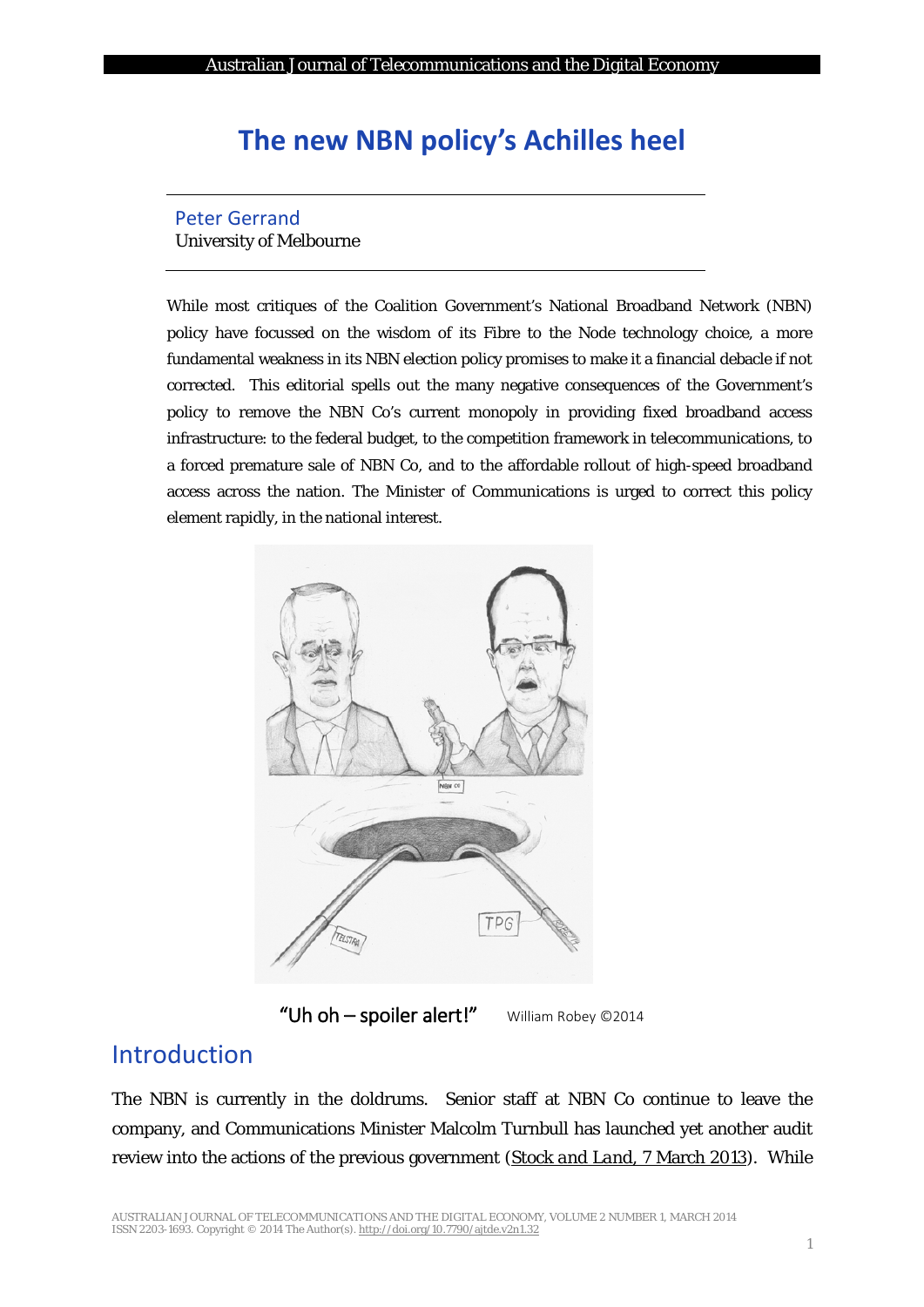the rollout of the terrestrial and satellite-based radio implementations of the NBN continue as previously planned, the Minister has apparently departed from an election pledge (*[The](#page-6-1)  Examiner*[, 17 August](#page-6-1) 2013) to honour all existing contracts to roll out fibre to the premises (the FTTP solution). Hence the recent demonstration by 30 contractors in Tasmania, who had invested in expensive new machinery to lay fibre, and now find their contracts to be worthless (*ABC News*[, 27 Feb 2014\)](#page-5-0).

Understandably the debate over the Abbott Government's new NBN policy (especially in this Journal) has tended to concentrate upon the costs and benefits of its fibre to the node (FTTN) policy in contrast to the previous FTTP policy or other technical solutions, e.g. [\(Eckermann 2013\)](#page-6-2), [\(Gregory 2013\)](#page-6-3), [\(Watkins & Lillingstone-Hall 2014\)](#page-7-0) . After all, the future international competitiveness of Australia is allegedly at stake. But the Achilles heel of the Liberals' election promise on the NBN lies not with the short-termism of their technology choices. It lies in their policy decision to remove NBN Co's monopoly over the supply of fixed broadband infrastructure in the access network. The implication of this policy to undermine NBN Co's financial performance was first pointed out by the author on 10 April 2013 [\(Gerrand 2013\)](#page-6-4) as part of a general critique of the then Opposition's NBN policy, launched on the previous day [\(Liberal Party 2013\)](#page-6-5). This point has subsequently been argued more vigorously and, dare I say, more eloquently by industry commentators [Paul Budde \(2014\)](#page-6-6) and [Alan Kohler](#page-6-7) (2013, [2014\)](#page-6-8).

I will now argue that the removal of the NBN Co's wholesale monopoly will not only push NBN Co's business case permanently into the red, it would also have several other significant negative consequences for the federal government. Or, to avoid that contingency, it would cause the Government to back off completely from its commitment to a ubiquitous highspeed NBN, and tempt it to an early sale of NBN Co to the private sector, if necessary at a fire-sale price, to move its liabilities off the federal budget. The more sensible approach will be for the Government to leave NBN's current wholesale monopoly intact.

### The Coalition's NBN election policy

At the launch of the Liberals' NBN policy on 9 April 2013 [\(Liberal Party 2013\)](#page-6-5), the then Opposition Leader Tony Abbott commended Mr Turnbull's policy as being 'very high quality work' and that it 'will provide a real commercial return' (*Delimiter*[, 9 April 2013\)](#page-6-9). It was indeed a commendably comprehensive election policy even if Mr Turnbull's paid consultants had done what consultants are always good at: inputting into their modelling the best case conditions (of costs, revenue and service performance) for their client's preferred solution and the worst case conditions for the alternative policy – in this case, that of the then Government's. But by ignoring the effect of cherry-picking by NBN Co's competitors, the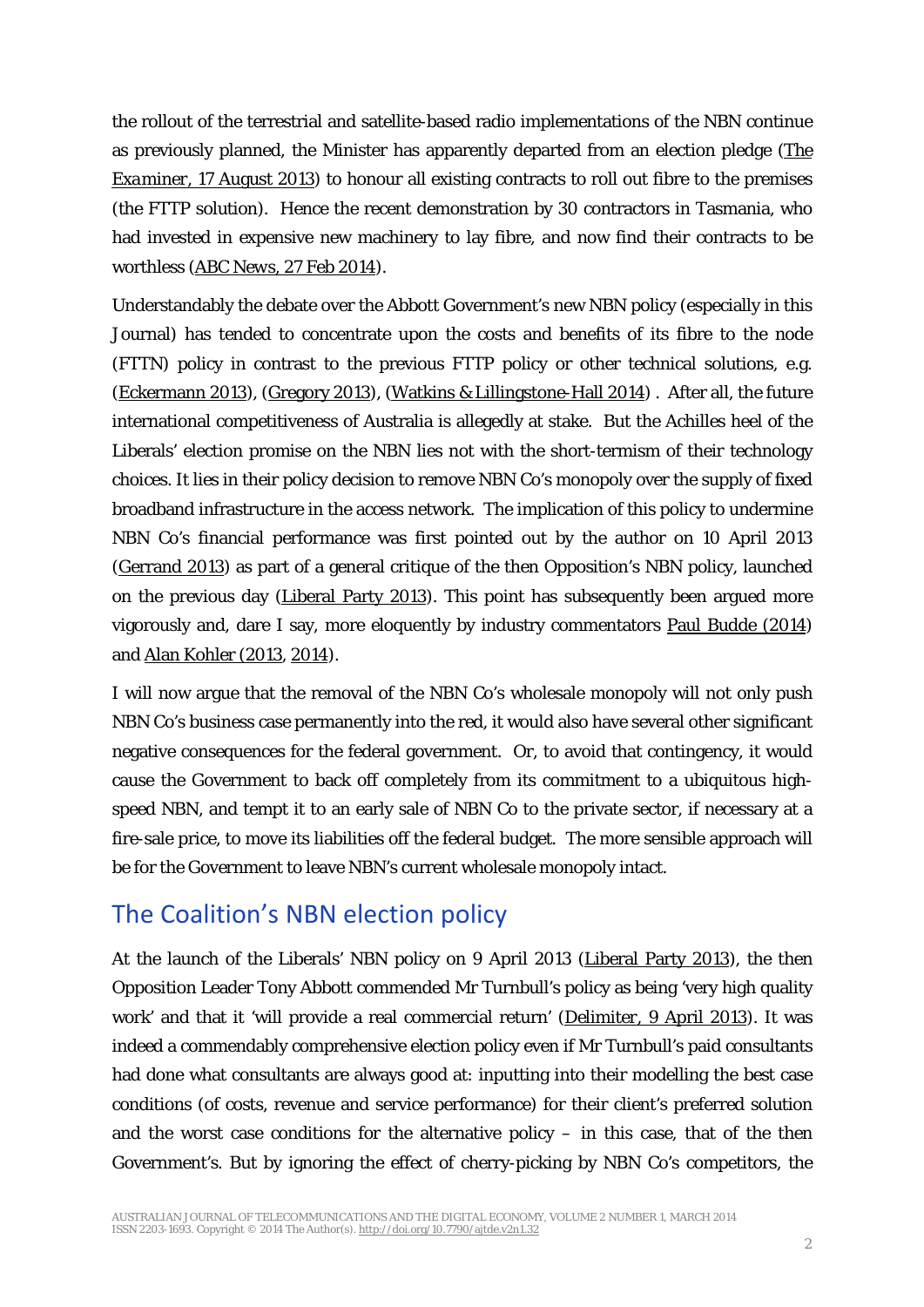consultants failed to predict that, under this new policy, NBN Co will be doomed to run at a loss.

For some reason, perhaps driven by ideological preference rather than prudent economics, the Liberal's NBN election policy threw out the most essential economic underpinning element in the existing NBN's policy – that of giving NBN Co a wholesale monopoly in the provision of fixed high-speed broadband access infrastructure. Thanks to that essential monopoly condition, the NBN can cross-subsidise broadband rollout in the poorest and the least densely populated areas of Australia.

And thanks to that essential monopoly, NBN Co can weather the storms of aggressive price control by the regulator (the ACCC), or disappointments in forecast revenue, or blow-outs in forecast costs. Because everywhere that the monopoly NBN infrastructure is in place, revenues will flow into the far foreseeable future from its Retail Service Providers; and by having access to sufficient profitable locations, NBN Co's business will eventually break even – assuming that its wholesale pricing is regulated accordingly. At that point, with most of its network costs sunk, it will start generating an increasing annual profit for its long-term investor, the government. The penetration of broadband services across the community will rise, either slowly or rapidly, to eventually near-saturation levels, as occurred for the former standard telephony service in the 1990s and is now occurring in the mobiles market. The NBN pay-back period for the government may exceed early forecasts – say 12 years or even 15 years, instead of ten – but eventually, provided the wholesale pricing is well regulated, the project will produce a net positive return on investment.

But, some may ask, why must removal of the NBN's monopoly invariably cause it to run permanently at a loss?

# The effect of cherry picking in the broadband infrastructure market

Once the NBN access infrastructure monopoly is broken, many entrepreneurial carriers will see the opportunities to cherry-pick the most profitable locations, such as for new apartment buildings or office blocks. In fact, TPG notably jumped the gun shortly after the September 2013 federal election by announcing its plan to build its own wholesale broadband network in built-up city areas, thereby relying on the Coalition Government's new policy before it had been tested in parliament, let alone legislated (*[Australian Financial Review](#page-6-10)*, 18 September [2013\)](#page-6-10). TPG's subsequent acquisition of AAPT in December 2013 for \$419M was seen as further positioning itself to take advantage of the new government's NBN policy, while in the meanwhile claiming to have found a legal way around the current anti-cherry picking provisions.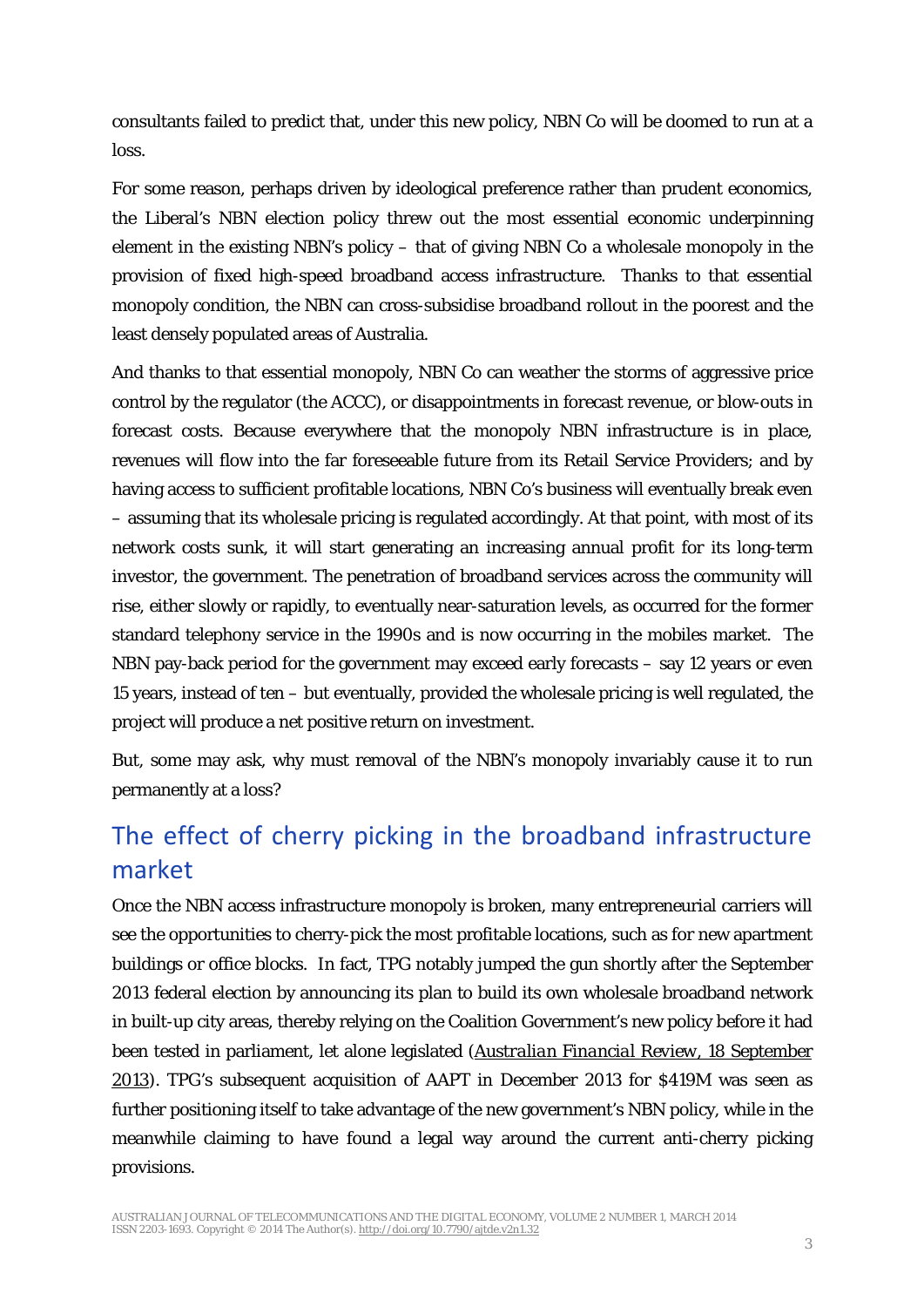The Minister's eventual public response to the TPG announcement (*[Australian Financial](#page-6-11)  Review,* [4 February 2014](#page-6-11)*)* suggests that he is well aware of what is at stake, and is waiting for the six month review of the cost and benefits of his NBN policy by a further panel of experts to decide which way to jump [\(Turnbull 2013\)](#page-6-12). In the meantime NBN Co Chairman, Ziggy Switkowski has shown himself well aware of the potential revenue loss to his company (*[CommsWire](#page-6-13)*, 13 March 2014).

Of course, if TPG is allowed to break the monopoly, the larger broadband infrastructure providers such as Telstra, Optus, NextGen and iiNet will feel entitled to follow. This will mean that NBN Co will be left with the least profitable segments of the metropolitan markets to serve, while being encumbered with serving highly unprofitable segments of the rural and regional market. Its annual losses could reach or exceed \$2 billion per year, based upon worst-case revenue for the Coalition's current NBN business case [\(Liberal Party 2013\)](#page-6-5), year on year until roll-out of the Government's proposed Fibre to the Node network is complete.

# The implications of negative RoI for the government

If NBN Co under the anti-monopoly policy becomes as much a lemon as Aussat was in the 1980s under its no-compete-with-Telecom policy, its losses will mount up as a significant expense item in the government's annual Budget Operating Statement. But**,** because of the accounting convention whereby this item is treated as a 'below the line item' in the Operating Statement [\(Dalzell 2012\)](#page-6-14), it will not embarrass the government politically by pushing the Budget Deficit – that headline figure – further into the red. On the other hand, the NBN's net losses will directly affect the government's overall fiscal balance – as you would expect.

Parliamentary Library researcher Brian [Dalzell](#page-6-14) (2012) points out that: 'A (fiscal) deficit indicates that the government is drawing on resources from other sectors in the economy'. In other words, the longer that NBN Co remains loss-making, the longer the NBN *itself* needs to be cross-subsidised – ultimately by the rest of the economy. Gone are the days of the expected 7% long-term Return on Investment (RoI) from a self-funding national infrastructure project.

Just how long Federal Treasurers and Federal Ministers of Finance from either side of the political divide would be prepared to tolerate such a financial albatross is easy to guess.

# The impact of the broken monopoly on regulatory policy

Beyond the ongoing financial damage which the Coalition's current NBN policy will do to the Government's budget lies the collateral damage of regulatory confusion. Once Telstra feels obliged – in the interests of its shareholders – to follow TPG in leveraging its great assets in network deployment to offer fixed broadband access infrastructure in competition with NBN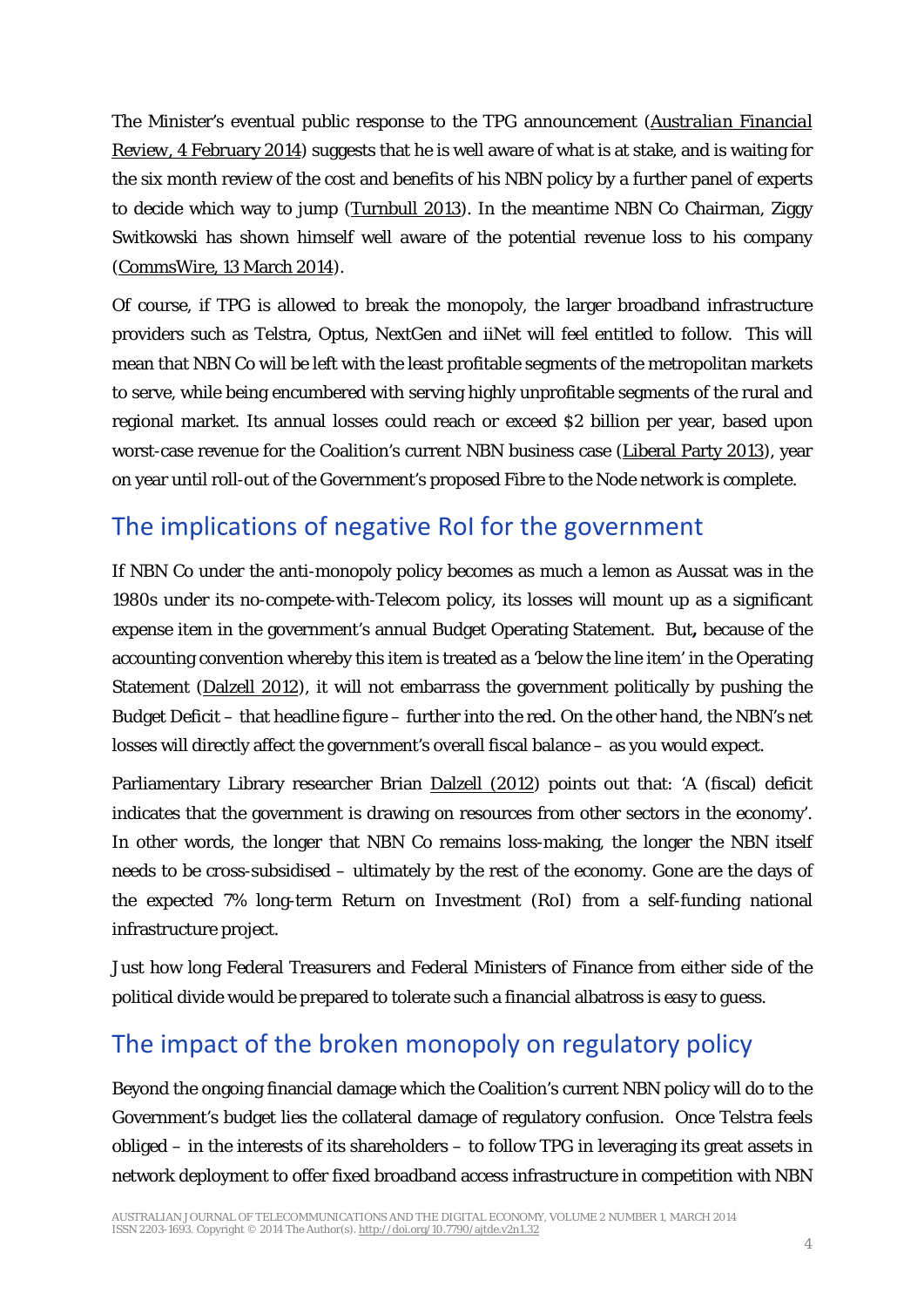Co, the whole issue of unfair advantage of the dominant retail provider being also a dominant provider of wholesale broadband access will emerge again. This was the issue which bedevilled the industry for the duration of the Howard government, stifling competitive broadband infrastructure investment, and which most of the industry believed was neatly solved by Labor's 2009 NBN policy: Telstra was effectively paid out \$11 billion for vacating the copper access network, with a no-compete clause on most wholesale broadband fixed infrastructure access via other technologies.

# How to heal the Achilles' heel?

#### The Abbott Government has several options:

The most obvious choice is to revise its policy, in order to maintain the NBN monopoly on fixed access infrastructure – which requires no legislative change. The advantages are manifold: a reduction in the NBN's losses that would otherwise keep dragging down the federal budget; a long-term positive return on investment that will provide ever increasing federal revenue once the break-even year is reached; the opportunity to use NBN Co for cross-subsidisation of wholesale prices, thus keeping voters in the regions – and in the outer suburbs of our large cities – onside.

Furthermore, it will maximise the value of NBN Co when the Government moves to sell it off to the private sector (a policy which I would argue is not in the national interest, but it is one which suits the current major parties' neo-liberal philosophies).

An alternative choice for the Government is to stick to its anti-monopoly policy, driven by the desire to keep faith with its supporters as well as those corporations, such as TPG, which have already made investment decisions based on the assumption that the election policy will indeed be implemented.

In that case the Government will need to deal with the downsides detailed above.

To avoid the resultant drag on the federal budget of the order of \$2 billion p.a. for several years, the government will be motivated to sell off NBN Co as soon as possible.

However, NBN Co will be unsellable while it maintains the liabilities inherent in the Abbott Government's current NBN policy – i.e. in providing a truly national rollout of high-speed fixed broadband infrastructure while running at a loss. To make NBN Co saleable, the Government would be forced to significantly dilute its obligations to provide a universal high-speed broadband service – most likely by heavily increasing the user-pays component.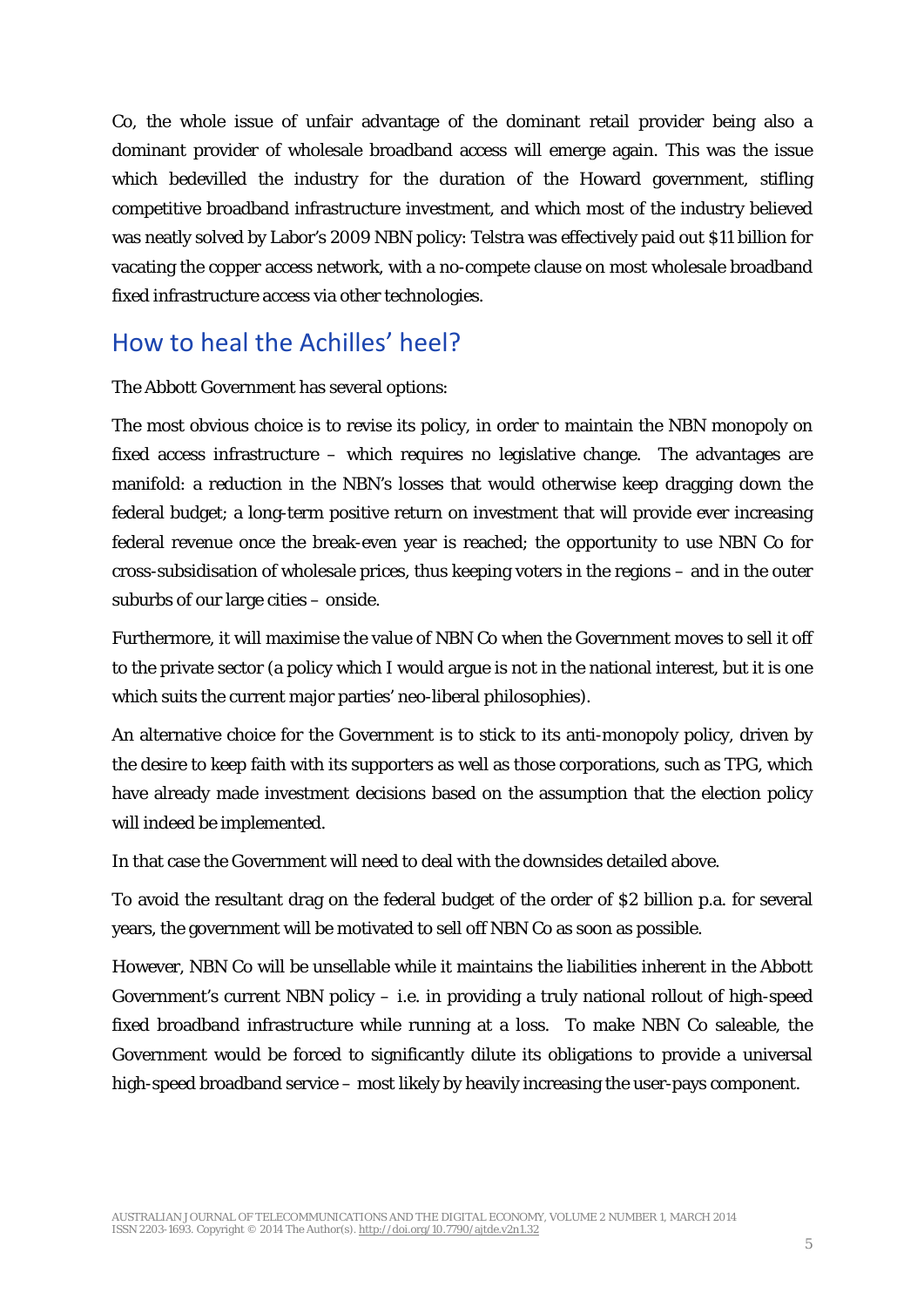# Conclusion – the need to correct that policy blunder

This article has described in some detail why the intention to break NBN Co's current wholesale monopoly is the Achilles heel in the Turnbull-Abbott election policy – and needs urgent revision.

This is not a lone voice. While the author drew attention to this weakness in the policy first on 10 April 2013 (Gerrand 2013), other industry analysts have agreed (e.g. [Budde 2014\)](#page-6-6). Allan Kohler has argued eloquently for the abandonment of this policy in two columns [\(2013,](#page-6-7) [2014\)](#page-6-8). In fact Kohler has memorably described the Turnbull NBN policy in these terms:

*'It will, in short, be a donkey, a money sinkhole, a political noose, and an end-ofcareer nightmare for a mild-mannered nuclear physicist who might end up wishing he'd stayed at the opera.'* [\(Kohler 2013\)](#page-6-7)

The current article goes further in drawing attention to the additional implications if this policy is not corrected – especially the implications for Australia if, as a consequence, NBN Co is sold off prematurely, freed of its current obligations to provide broadband access infrastructure across the country, in order to make the company saleable.

Such a sell-off would simply create another Qantas – a privatised entity legally obliged to give first priority to serving its institutional shareholders, while being hobbled by a caveat on foreign ownership to placate an increasingly disgruntled electorate. And just as the Qantas Board has been forced since its privatisation to abandon unprofitable rural and international services, a privatised NBN Co, having to compete with carriers with much deeper pockets, will inevitably be forced to ditch any further attempts at cross-subsidies to provide equity in access to outer suburbs and regional population centres.

In short, unless the Minister for Communications acts to correct this fundamental error in his NBN policy, we will live to see another great Australian policy disaster. The most important objective of the NBN, the only one that justifies government investment of the order of \$30 billion or more, will be abandoned: that is, to make Australia internationally competitive – across the nation, not just in central business districts and technology parks – in its ability to succeed in the new digital economy.

#### References

<span id="page-5-0"></span>ABC News, 'Tasmanian NBN contractors seek compo over fibre optic rollout changes', ABC News online, 27 February 2014, at [http://www.abc.net.au/news/2014-02-26/tasmanian](http://www.abc.net.au/news/2014-02-26/tasmanian-nbn-contractors-seek-compo-over-fibre-optic-rollout-c/5285112)[nbn-contractors-seek-compo-over-fibre-optic-rollout-c/5285112](http://www.abc.net.au/news/2014-02-26/tasmanian-nbn-contractors-seek-compo-over-fibre-optic-rollout-c/5285112)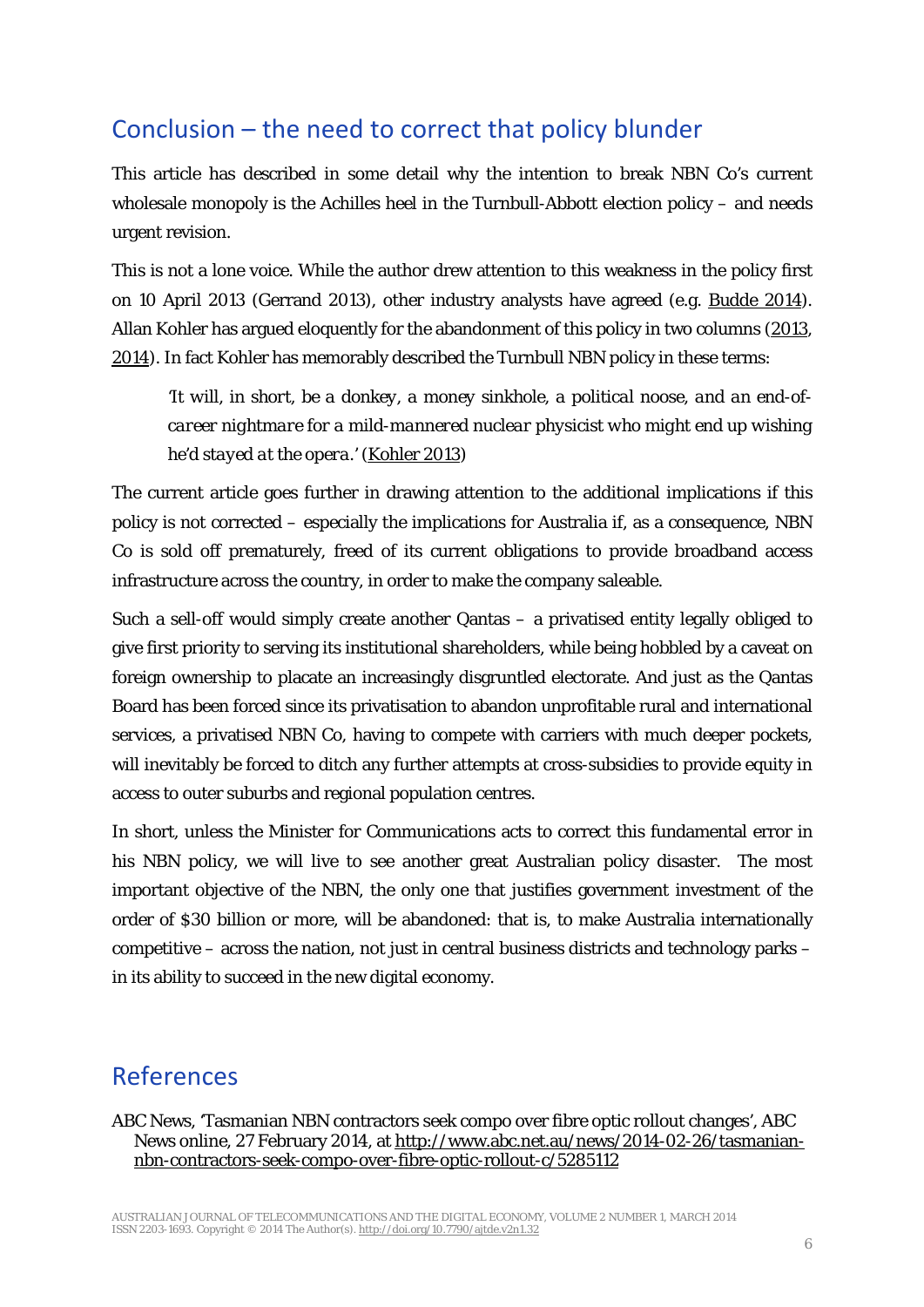- <span id="page-6-10"></span>Australian Financial Review [David Ramli and James Hutchinson]. 2013. 'TPG fibre plan challenges NBN', 18 September 2013, at [http://www.afr.com/p/australia2-](http://www.afr.com/p/australia2-0/tpg_fibre_plan_challenges_nbn_v10TzlbnSJEHWqPQ70CZ3K)  $0$ /tpg fibre plan challenges nbn v10TzlbnSJEHWqPQ70CZ3K
- <span id="page-6-11"></span>Australian Financial Review [David Ramli]. 2014. 'Turnbull queries TPG bid to skirt NBN', 4 February 2014, at [http://www.afr.com/p/business/companies/turnbull\\_queries\\_tpg\\_bid\\_to\\_skirt\\_FRzXp](http://www.afr.com/p/business/companies/turnbull_queries_tpg_bid_to_skirt_FRzXpQsdo1IkyjjqSRV5EI) [Qsdo1IkyjjqSRV5EI](http://www.afr.com/p/business/companies/turnbull_queries_tpg_bid_to_skirt_FRzXpQsdo1IkyjjqSRV5EI)
- <span id="page-6-6"></span>Budde, Paul. 2014. 'No NBN cherry picking – another step in the right direction', BuddeBlog 10 February 2014, at [http://www.buddeblog.com.au/frompaulsdesk/no-nbn-cherry](http://www.buddeblog.com.au/frompaulsdesk/no-nbn-cherry-picking-another-step-in-the-right-direction/)[picking-another-step-in-the-right-direction/](http://www.buddeblog.com.au/frompaulsdesk/no-nbn-cherry-picking-another-step-in-the-right-direction/)
- <span id="page-6-13"></span>*CommsWire* [David Swan and Graeme Phillipson]. 2014. 'Ziggy fires TPG warning shot' ƒ *CommsWire*, No. 1295, 13 March 2014, at www.commswire.itwire.com
- <span id="page-6-14"></span>Dalzell, Brian. 2012. 'The national broadband network and the federal government budget statements', Australian Parliamentary Library Background Notes, 13 January 2102, at [http://www.aph.gov.au/About\\_Parliament/Parliamentary\\_Departments/Parliamentary](http://www.aph.gov.au/About_Parliament/Parliamentary_Departments/Parliamentary_Library/pubs/BN/2011-2012/NBNBudgetStatements) [\\_Library/pubs/BN/2011-2012/NBNBudgetStatements](http://www.aph.gov.au/About_Parliament/Parliamentary_Departments/Parliamentary_Library/pubs/BN/2011-2012/NBNBudgetStatements)
- <span id="page-6-9"></span>Delimiter. 2013. 'Coalition NBN policy launch: Full video', 9 April 2013, at <http://delimiter.com.au/2013/04/09/coalition-nbn-policy-launch-full-video/>
- <span id="page-6-2"></span>Eckermann, Robin, 2013. 'Getting some reality into debates about NBN FTTP'. *Australian Journal of Telecommunications and the Digital Economy*, Vol 1, No 1, Article 13. <http://doi.org/10.7790/ajtde.v1n1.13>
- <span id="page-6-4"></span>Gerrand, Peter. 2013. 'The Coalition's NBN policy is a triumph of short-termism over longterm vision', *The Conversation*, 10 April 2013, a[t http://theconversation.com/the](http://theconversation.com/the-coalitions-nbn-policy-is-a-triumph-of-short-termism-over-long-term-vision-13333)[coalitions-nbn-policy-is-a-triumph-of-short-termism-over-long-term-vision-13333](http://theconversation.com/the-coalitions-nbn-policy-is-a-triumph-of-short-termism-over-long-term-vision-13333)
- <span id="page-6-3"></span>Gregory, Mark. 2013. 'A flexible upgrade path for the Australian National Broadband Network', *The Australian Journal of Telecommunications and the Digital Economy*, Vol.1 No.1, Article 17, November 2013, at<http://doi.org/10.7790/ajtde.v1n1.17>
- <span id="page-6-7"></span>Kohler, Alan. 2013. 'The NBN Board has run away. Why?', *Business Spectator*, 23 September 2013, at [http://www.businessspectator.com.au/article/2013/9/23/information](http://www.businessspectator.com.au/article/2013/9/23/information-technology/nbn-board-has-run-away-why)[technology/nbn-board-has-run-away-why](http://www.businessspectator.com.au/article/2013/9/23/information-technology/nbn-board-has-run-away-why)
- <span id="page-6-8"></span>Kohler, Alan, 2014. 'Sorry Malcolm, the NBN must be a monopoly', Technology Spectator, 3 March 2014, at

http://www.businessspectator.com.au/article/2014/3/3/technology/sorry-malcolm-nbnmust-be-monopoly

- <span id="page-6-5"></span>Liberal Party. 2013. 'Fast, affordable, sooner. The Coalition's plan for a better NBN', 9 April 2013, at<https://www.liberal.org.au/fast-affordable-sooner-coalitions-plan-better-nbn>
- <span id="page-6-0"></span>*Stock and Land* [Lia Timson], 2014. 'Malcolm Turnbull starts fifth NBN audit', *Stock and Land*, 7 March 2014, at

[http://www.stockandland.com.au/news/metro/national/general/malcolm-turnbull](http://www.stockandland.com.au/news/metro/national/general/malcolm-turnbull-starts-fifth-nbn-audit/2690792.aspx)[starts-fifth-nbn-audit/2690792.aspx](http://www.stockandland.com.au/news/metro/national/general/malcolm-turnbull-starts-fifth-nbn-audit/2690792.aspx)

<span id="page-6-12"></span>Turnbull [The Hon. Malcolm Turnbull MP, Minister for Communications]. 2013. 'Panel of Experts to conduct cost-benefit analysis of broadband & review NBN regulation', 12 December 2013, at

[http://www.minister.communications.gov.au/malcolm\\_turnbull/news/panel\\_of\\_experts](http://www.minister.communications.gov.au/malcolm_turnbull/news/panel_of_experts_to_conduct_cost-benefit_analysis_of_broadband_and_review_nbn_regulation%23.UyVAI9yyKMW) to conduct cost-

[benefit\\_analysis\\_of\\_broadband\\_and\\_review\\_nbn\\_regulation#.UyVAI9yyKMW](http://www.minister.communications.gov.au/malcolm_turnbull/news/panel_of_experts_to_conduct_cost-benefit_analysis_of_broadband_and_review_nbn_regulation%23.UyVAI9yyKMW)

<span id="page-6-1"></span>*The Examiner* [Ben McKay]. 2013. 'Turnbull confirms NBN will honour contracts', *The Examiner*, 17 August 2013, at [http://www.examiner.com.au/story/1711548/turnbull](http://www.examiner.com.au/story/1711548/turnbull-confirms-nbn-will-honour-contracts/)[confirms-nbn-will-honour-contracts/](http://www.examiner.com.au/story/1711548/turnbull-confirms-nbn-will-honour-contracts/)